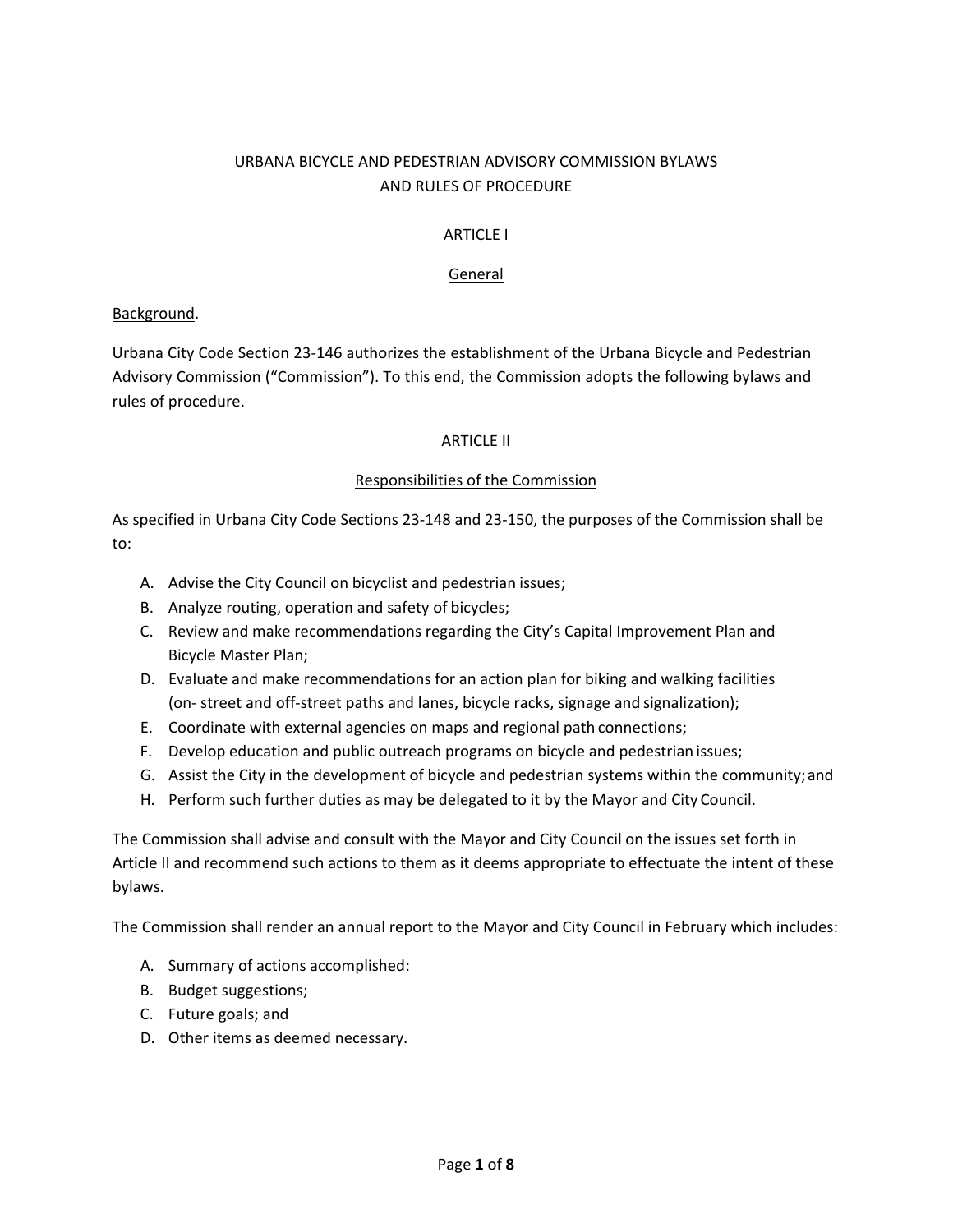# ARTICLE III

# **Membership**

# SECTION 1. Composition, Appointment, Terms.

# A. Voting Members

As specified in Urbana City Code Section 23‐147(a), the Commission shall consist of eleven (11) voting members appointed by the Mayor and approved by the City Council from constituencies which have an interest and expertise in bicycle and pedestrian issues. Four (4) of those members shall be representatives nominated by the following organizations:

- (1) Urbana School District No. 116;
- (2) Urbana Park District;
- (3) University of Illinois; and
- (4) City of Urbana Public Works Department.

All voting members shall serve three-year terms ending on the thirtieth (30<sup>th</sup>) day of June as appropriate for the term for which they were appointed. Members shall continue to serve until their successors are appointed by the Mayor and approved by the City Council.

# B. Non‐Voting Member

From time to time, the Mayor may appoint and City Council may approve the appointment of one (1) resident of Urbana to the Commission who has attained the age of 14 years, but who has not attained the age of 18 years. This member shall not have the authority to vote on any matter considered by the Commission that may bind the Commission, the City, or any of its departments but may vote on motions that make non-binding recommendations. This member shall have a one (1) year term renewable by Mayoral appointment, which shall cease upon this member's 18th birthday.

The City Traffic Engineer shall designate a Public Works Department employee to serve as Recording Secretary for all meetings conducted by the Commission.

### SECTION 2. Removal of Members.

Appointed members may be removed by the Mayor for any of the following reasons:

- A. Any members who was absent from three (3) duly noticed consecutive meetings unless allowed under these rules;
- B. A member who violates the conflict of interest provisions of the Commission's bylaws;
- C. For good cause as determined by the Mayor.

# SECTION 3. Chair.

A. The Chair shall be appointed by the Mayor. If the office of the Chair becomes vacant or if the Chair is unwilling or unable to perform his or her duties, the Vice‐Chair shall perform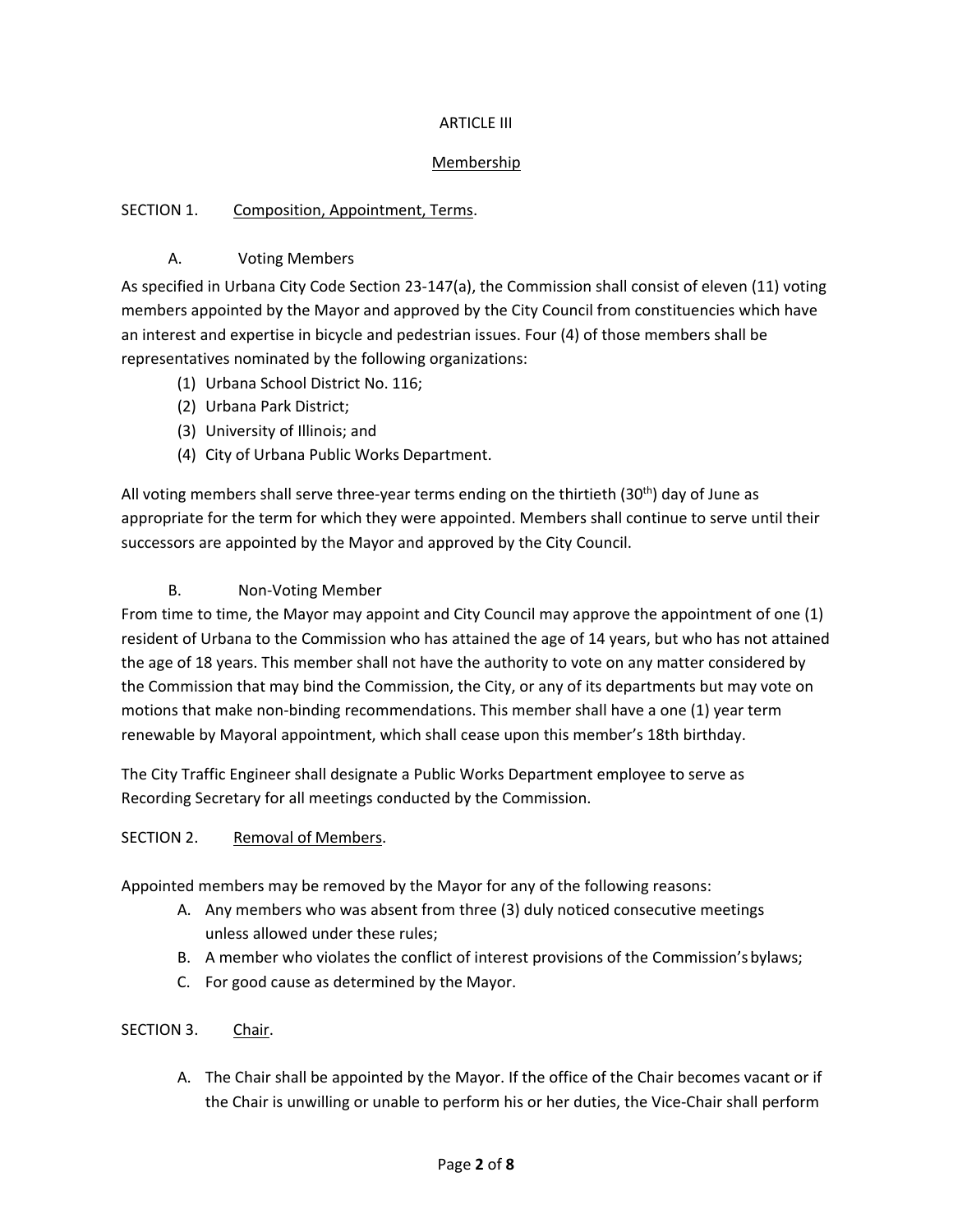the Chair's duties until the Mayor appoints a successor to the Chair.

- B. Except as otherwise provided herein, the Chair shall have the duties and powers to:
	- 1. Preside over all deliberations and meetings of the Commission;
	- 2. Vote on all questions before the Commission;
	- 3. Call special meetings of the Commission in accordance with these bylaws;
	- 4. Sign all documents memorializing Commission action promptly after their approval by the Commission. The Chair may delegate the power to sign reports and other documents to the Recording Secretary.

# SECTION 4. Vice-Chair.

The Vice‐Chair shall be elected by a majority of the members present at the first meeting held each year. The Vice-Chair shall conduct meetings in the absence of the Chair.

# SECTION 5. Recording Secretary.

- A. The Recording Secretary shall:
	- 1. Maintain an accurate, permanent and complete record of all proceedings conducted during the Commission meetings and of all actions taken by the Commission;
	- 2. Prepare the minutes of all Commission meetings;
	- 3. Give all notices of regular and special Commission meetings as required by the Open Meetings Act;
	- 4. Inform the Commission members of correspondence and other communications relating to Commission business;
	- 5. Conduct correspondence on behalf of the Commission as directed by the Chair or the Commission;
	- 6. Attend all Commission meetings or send a designee to do the same; and
	- 7. Compile all required records and maintain the necessary files, indexes, maps and plans as directed by the Chair or Commission.
- B. The Recording Secretary shall perform such other duties for the Chair or the Commission as may reasonably be directed.

# ARTICLE IV

### Meetings

### SECTION 1. General Procedures.

- A. Any person requesting that the Commission review or consider an item within its authority shall make a written request to the Chair or City Traffic Engineer or his/her designee, who shall determine whether to place any matter on the meeting agenda of the Commission. The Commission may, by majority vote, direct that an issue be placed on a future agenda.
- B. Where appropriate or necessary for the Commission to consider an item or matter placed on its meeting agenda, the City Traffic Engineer or his/her designee may prepare a report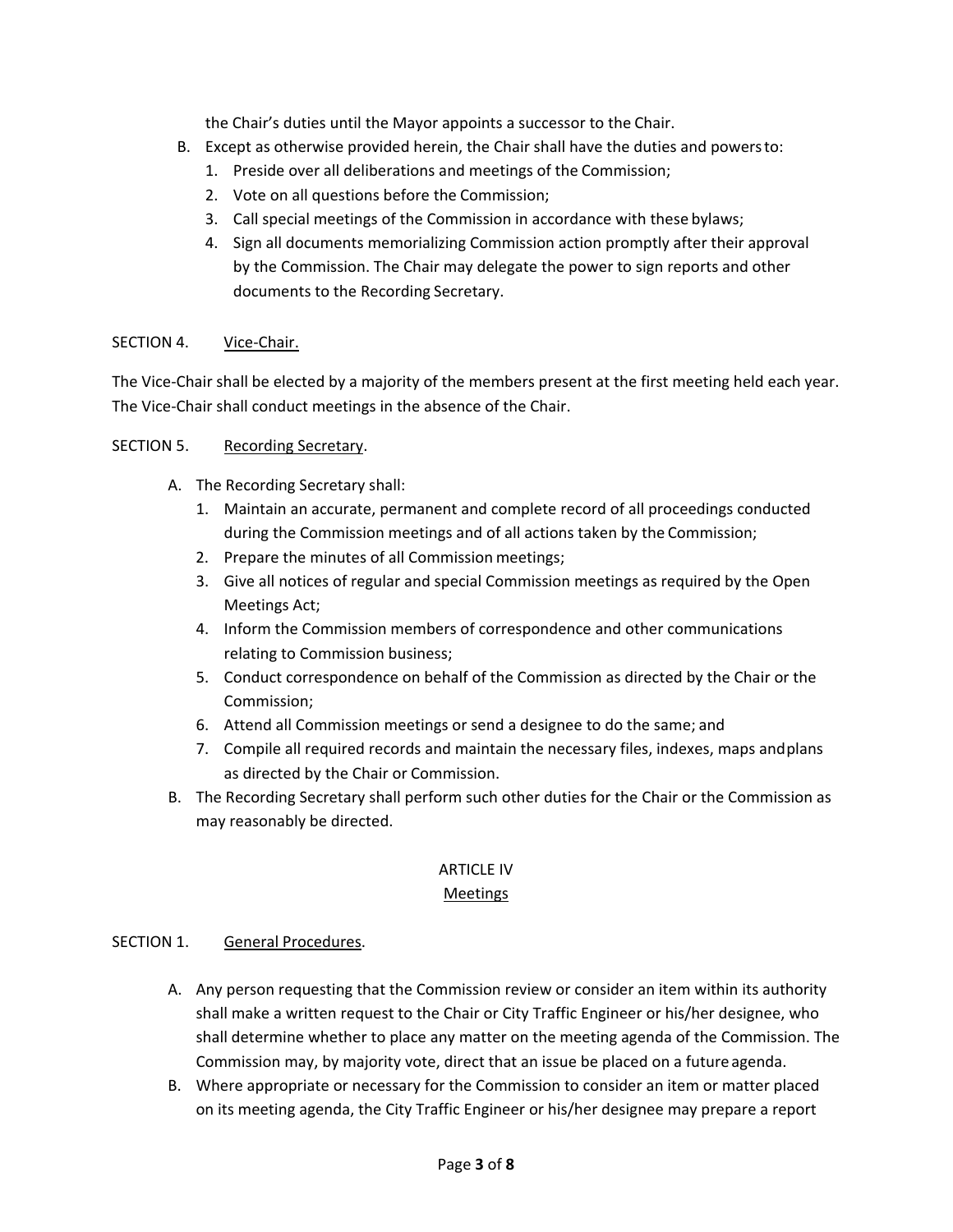which includes (i) sufficient technical data and information for the Commission to consider the respective item or matter; and (ii) a recommendation concerning any proposed action to be taken by the Commission which may include, but not necessarily be limited to, making recommendations to the City Council.

- C. All meetings of the Commission shall be subject to and conducted in compliance with the Illinois Open Meetings Act.
- D. Under Urbana City Code, all departments must cooperate with this Commission. Any requests for information or services of City departments and agencies shall be made by a majority vote of the Commission. (See Urbana City Code Section 23‐148 (c)).

# SECTION 2. Regular Meetings.

Regular meetings of the Commission shall be held in the City Council Chambers at the Urbana City Building, 400 South Vine Street, Urbana, Illinois, or at such other place as may be determined by the Commission. Meetings shall commence at 7:00 p.m. on the third Tuesday of the month, or at least once each quarter, except in those instances where a public holiday falls on that day. At regular meetings, the Commission may consider all matters properly noticed before it.

# SECTION 3. Special Meetings.

The Chair of the Commission may, or upon the request of a majority of the members of the Commission, call a special meeting of the Commission. Unless otherwise specified in the notice of special meeting, all special meetings shall be held at the regular meeting place of the Commission. Only items specifically listed on the agenda may be discussed at a special meeting. Notice of special meetings shall be posted at least forty‐eight (48) hours in advance thereof.

# SECTION 4. Public Meetings.

All Commission meetings shall be public meetings as per the Open Meetings Act.

# SECTION 5. Public Input.

Any person who seeks to address the members of the Commission will be permitted to speak on any matter listed on the agenda or on any other matter of public concern, subject to the following provisions:

- A. The meeting agenda shall designate a time during the meeting at which the public may address the members. The Chair may require persons wishing to speak during any portion of a meeting to sign in before the start of the meeting and to provide their names. The Chair may request speakers to provide their city of residence at sign in, but speakers are not obligated to provide their cities of residence in order to speak during public comment.
- B. Prior to speaking, each person must be recognized by the Chair and must state his or her name for the record. The Chair may request speakers to provide their city of residence when being recognized, but speakers are not obligated to provide their cities of residence in order to speak during public comment.
- C. Public comment is limited to no more than five (5) minutes per person and to no more than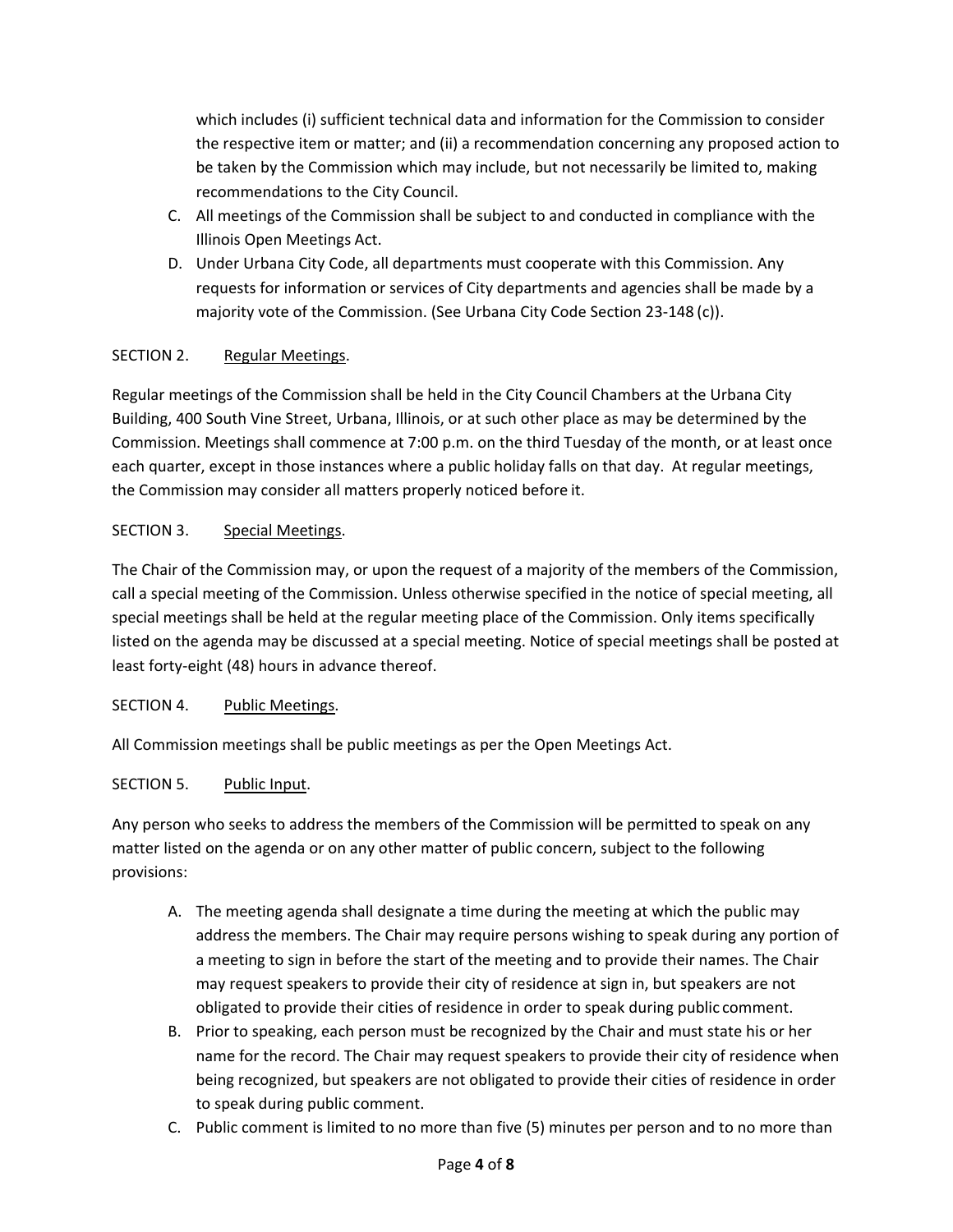two (2) hours per meeting, unless extended by consent of a majority vote of the members present. The Chair or his or her designee shall monitor each speaker's use of time and shall notify the speaker when the time allotted has expired.

- D. If the Chair recognizes that more than twenty (20) persons desire to speak, he or she may limit each speaker to comments of no more than three (3) minutes. Whenever any group of persons wishes to address the Commission on the same subject matter, the Chair may ask that a spokesperson be chosen from the group. If additional matters are to be presented by other persons in the group, the Chair may limit the number of such persons and may limit the presentation to information not already presented by the group spokesperson.
- E. Persons invited by the Chair to address the members are subject to such time limitations as the majority of the members present may prescribe.
- F. No member of the Commission is obligated to respond to anything contained in a person's public input.

### SECTION 6. Notice of Meetings.

- A. All notices of regular and special meetings shall be given in the manner provided for and in compliance with the Open Meetings Act.
- B. The City Clerk shall post the notice at the City Building. The Recording Secretary shall provide a copy of the notice to persons and organizations as provided by law and to any person who has requested in writing to be notified of agendas. The Recording Secretary shall also post a copy of the notice at the meeting site. At the discretion of the Recording Secretary, notice may also be provided to persons and organizations known to have a special interest in matters to be considered by the Commission.
- C. Notice shall be given not less than forty‐eight (48) hours in advance of a meeting.

### SECTION 7. Agenda; Order of Business.

- A. The order of business at all regular meetings shall be determined by the agenda which shall generally include the following items:
	- 1. Call to order and roll call;
	- 2. Approval of minutes from previous meeting;
	- 3. Public comments on items not on the agenda;
	- 4. Unfinished business;
	- 5. Reports of City officials and staff and reports of committees, if not included as part of discussion of unfinished business;
	- 6. New business; and
	- 7. Adjournment.
- B. Any item may be taken out of order by direction of the Chair.
- C. The Commission cannot take final action on items not listed on the agenda.
- D. Public meetings will end no later than 9:00 p.m., unless a majority of the members present vote to extend the meeting. In the absence of such vote, any unfinished business shall be continued to the next scheduled regular meeting or at a duly-noticed special meeting.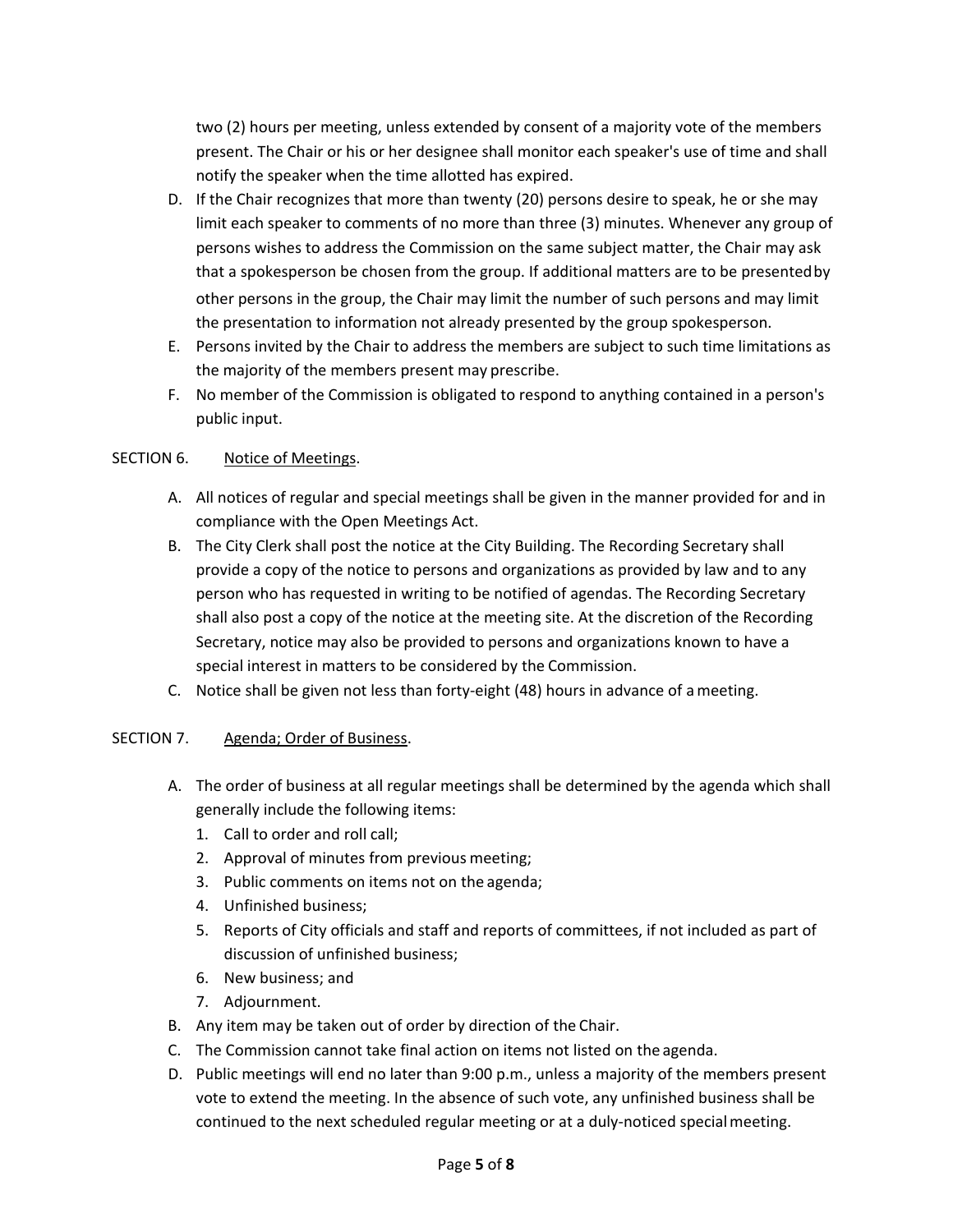# SECTION 8. Quorum.

At any Commission meeting, a quorum shall consist of six (6) members. No formal action shall be taken in the absence of a quorum, except to adjourn the meeting. For the purpose of establishing a quorum, members who have disqualified or recused themselves from participation in any matter shall be counted as present.

# SECTION 9. Voting.

- A. Except as provided by these bylaws, rules of conduct or Illinois law, each Commission member is entitled to vote on all matters at all meetings. The Mayor, the City Attorney, such other City personnel, and general public, as the Chair may from time to time designate, are entitled to participate in discussion, but do not have the right to vote.
- B. Each Commission member is deemed to have notice of all prior Commission deliberations and proceedings and therefore, may vote on all matters before the Commission unless disqualified as provided in these bylaws.
- C. The concurrence of a majority of the voting members shall be necessary to determine any question before the Commission. Majority is based on the number of votes cast, excluding abstentions, disqualifications and absences. A tie vote causes the motion to fail. Except for amendments to the bylaws, in which case, the concurrence of a  $2/3<sup>rd</sup>$  majority shall be necessary.
- D. When a matter is called for a vote, the Chair shall, before a vote is taken, restate the question and shall announce the decision of the Commission after such vote.
- E. Voting shall be by voice vote. In the event that the Chair cannot determine if there are more votes for or against the motion, then the Chair may request a roll call vote.
- F. The members who serve as representatives of Urbana School District No. 116, Urbana Park District, University of Illinois and City of Urbana Public Works Department may vote by proxy. If one of those members expects to be absent from a meeting, the member may authorize someone else to act in his or her place at the meeting. The proxy must be an employee of the organization the member represents. The proxy designation shall be valid for one meeting unless otherwise indicated. The person authorized as a proxy shall be counted to establish a quorum and shall be allowed to vote on matters brought before the Commission while representing the member. The designation is revocable if the member is able to attend. The member who is designating a proxy shall notify the Recording Secretary by e‐mail no fewer than twenty‐four (24) hours of the meeting at which the proxy designation is valid. Failure to give such notice can invalidate the proxy designation.
- G. Except for members who serve as representatives for Urbana School District No. 116, Urbana Park District, University of Illinois and City of Urbana Public Works Department, voting "in absentia" is not permitted.

### SECTION 10. Continuances; Remands.

Any item before the Commission may be continued to a subsequent meeting. A motion to continue an item shall specify the date or event upon which the item is to be considered. The requirements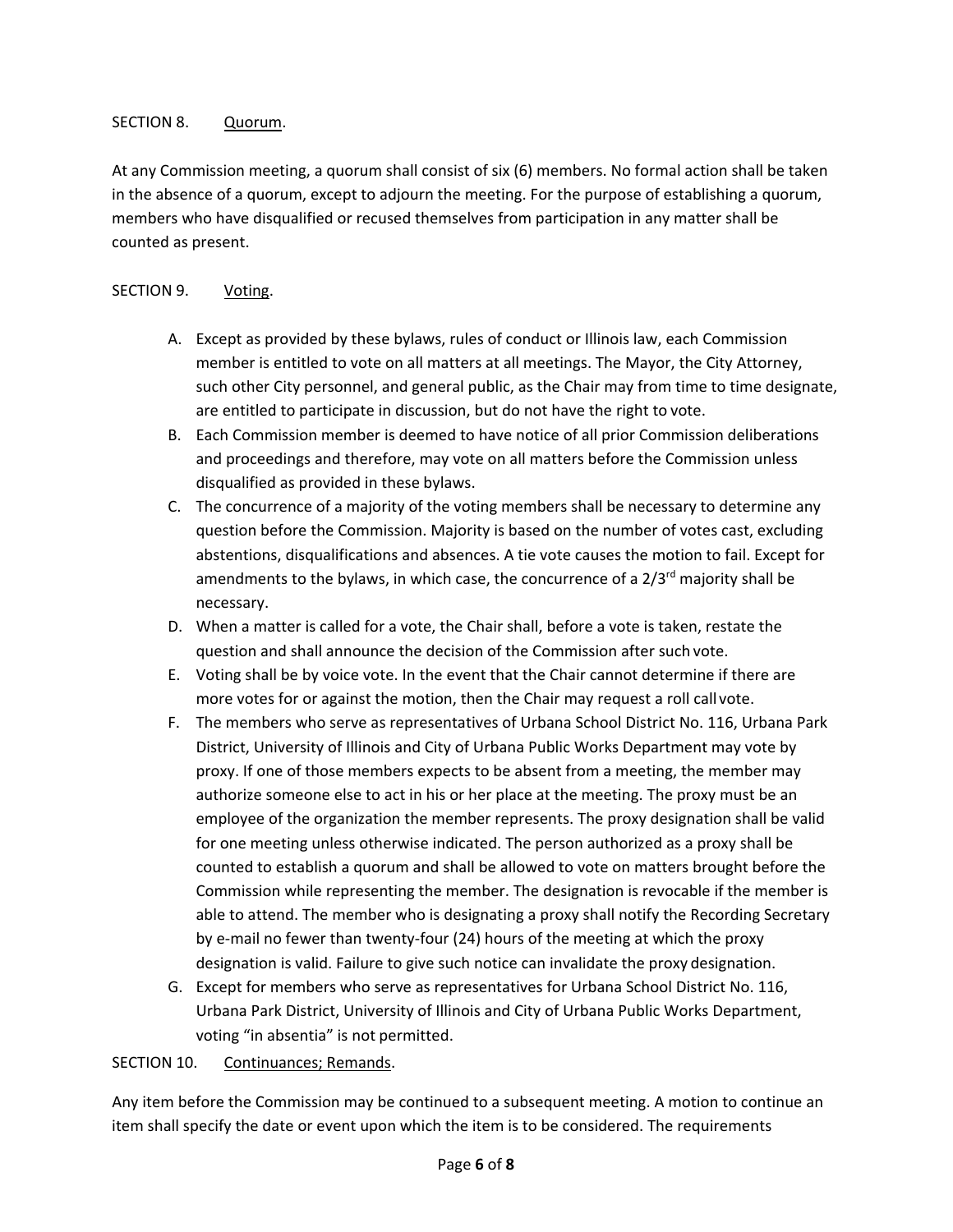concerning notice of public meetings provided for in the Open Meetings Act shall apply insofar as whether additional notice of any continued meeting is required. Unless the City Council provides otherwise, any item it remands to the Commission for reconsideration shall be treated as a new item and proceedings shall be provided for as if the matter was initially before the Commission.

# SECTION 11. Rules of Procedure.

All rules of order not herein provided for shall be determined in accordance with the latest edition of *Robert's Rules of Order Newly Revised*. However, the Commission has an obligation to be as clear and simple in its procedure as possible.

# SECTION 12. Minutes.

- A. The Recording Secretary or a designee shall be present at each meeting and shall cause the proceedings to be stenographically or electronically recorded. A full transcript is not required but written minutes giving a true reflection of the matters discussed at a meeting and the views of the participants shall be prepared and maintained by the Recording Secretary. The Recording Secretary shall record all votes on matters presented to the commission with the "ayes", "nays" and abstentions requested.
- B. Minutes of regular meetings shall be available to the public, upon request, within a reasonable time after a meeting and shall include the following:
	- 1. The date, time, and place of the meeting;
	- 2. Members present;
	- 3. Motions, proposals, and measure proposed and their disposition; and
	- 4. A summary description of any discussion of any matter.
- C. Members are expected to vote for approval of the minutes based on the accuracy of representation of events at the meeting. A vote in favor of adopting minutes does not signify agreement or disagreement with the Commission's actions memorialized in such minutes.

### SECTION 13. Conflict of Interest.

- A. Whenever a member has a financial or personal interest in any matter coming before the Commission, the affected person shall (i) fully disclose the nature of the interest at a public meeting of the Commission; and (ii) withdraw from discussion, lobbying, and voting on the matter.
- B. Any transaction or vote involving a potential conflict of interest shall be approved only by a majority of disinterested members. The minutes of the meeting at which such votes are taken shall record such disclosure and abstention.